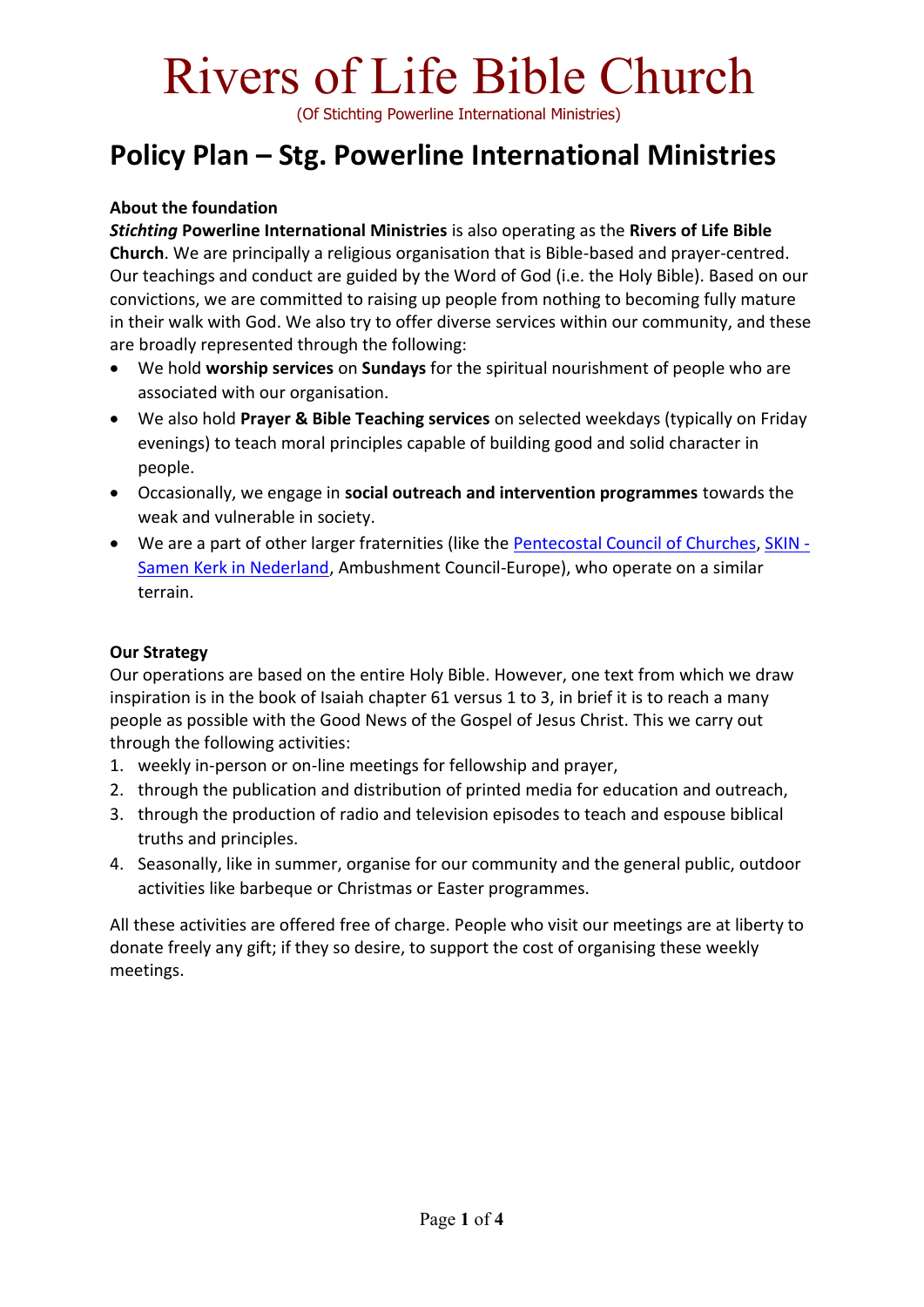(Of Stichting Powerline International Ministries)

#### **Target Group**

Our foundation's work targets all residents in the location of operation within the Netherlands. We specify no age racial or ethnical barriers, because all people are entitled to benefit from the message, power and blessings of the gospel.

In the spirit of the gospel, we try to support the weak, needy and vulnerable in society in the course of our duties.

#### **Absence of profit motive**

The activities of the foundation are entirely voluntary and charitable in nature, and all events are free of charge.

## **Destination of liquidation balance**

On liquidation, any balance remaining would be donated to another organisation operating in a similar terrain like ours.

#### **Mission**

Our foundation's mission is summed up by the statements below:

- 1. To preach the full gospel for salvation, deliverance, healing, and prosperity of the total man.
- 2. To give the poor and needy a hand up, not a handout.
- 3. To spread prayer, outreach, and revival across the globe.
- 4. To transform lives through the efficacy of the Word and Prayer!

## **Activities of the Foundation**

Our activities have been mentioned earlier in this document, but will be highlighted as follows:

- 1. Conducting church meetings, bible studies and prayer meetings.
- 2. Carry out outreach activities which help to proclaim the message of Jesus Christ as in the Holy Bible. This takes various forms; in-person, online, digital and via print media.
- 3. Seasonally, we organise special public campaigns in line with our mission to spread the word of God.
- 4. Also, we organise outdoor social activities (like picnics, barbeques) to engage with our neighbours and to encourage social participation and cohesion.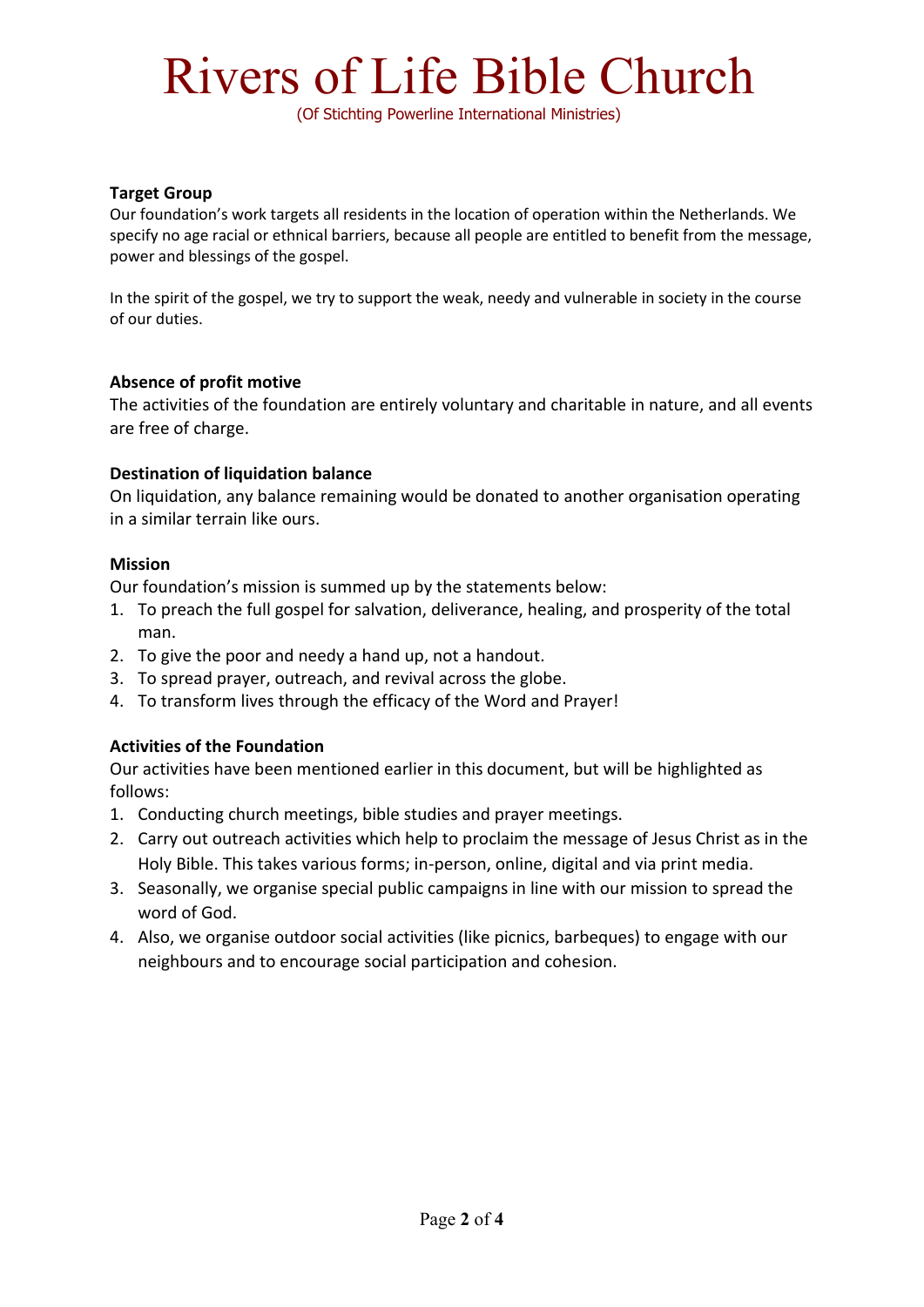(Of Stichting Powerline International Ministries)

# **Future projects**

Here is an overview of our future projects:

- 1. We want to create and invest in activities which add to the development of the mental, intellectual, spiritual, and social skills of children within our neighbourhoods. There is still a huge disparity in economic and prospects of children and youths of migrant origin in the big cities such as Amsterdam. By engaging with these issues, we will be working towards alleviating these disparities and paving a better future for these youths.
- 2. We also want to create and run after-school reception facilities for primary school children in our neighbourhoods. This is also aimed at supporting working parents who sometimes return home late in the evenings after a long working day.
- 3. We want to continue offering material and financial support to our outreach missions abroad (in India, Ghana and Nigeria), to deprived schools and orphanages.

# **Fundraising**

The funds we use to run the foundation come from gifts and donations of people who are regular participants in our weekly meetings and activities. These gifts come in the form of tithes -i.e. 10% of our incomes (based on Malachi 3:10 in the Bible) and other freewill gifts (offerings, based on Leviticus 22:21).

With these we pay the rent of meeting locations and all other related operational costs and overheads.

## *The way in which the institution raises funds*

As explained above, tithes and offering are the chief sources of revenue for the foundation. We are open to receive occasional donations from sympathizers and well-wishers.

## **Management of assets**

The foundation owns a set of musical instruments, purchased over the years since 1998. These have since been written off totally. For the time being, most of these are being held in storage, after we lost our shared leasehold on a commercial property at the Keienbergweg 39 in Amsterdam. That leasehold served as our offices and meeting location for about eight years since 2004.

Furthermore, there are no other assets being managed, besides a gift of an old, depreciated salon car which is being maintained for official use.